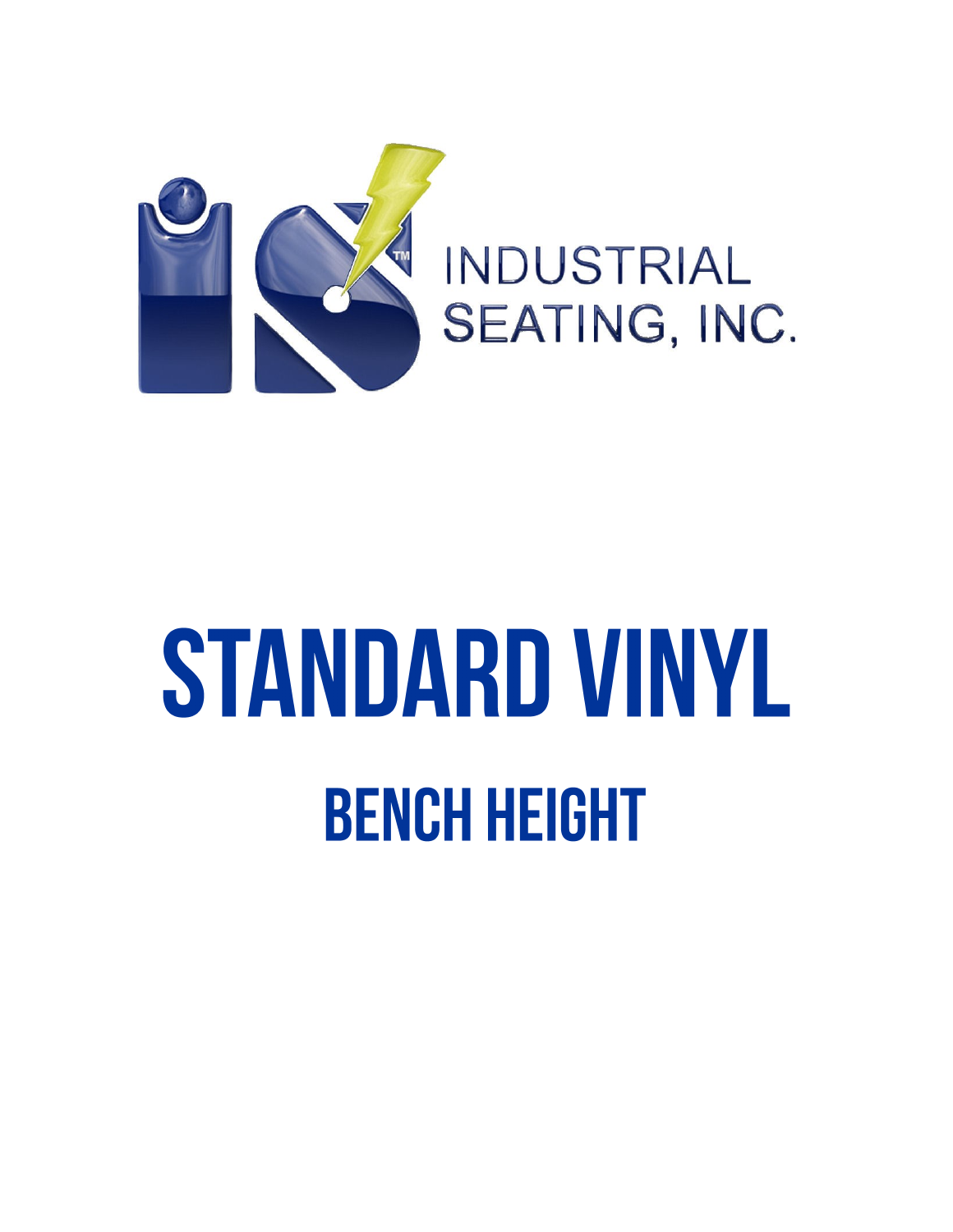## **STANDARD VINYL**



The stool allows you to comfortably sit,has a 15 1/2'' round swivel seat for added convenience, adjustable height and has a weight capacity of 300 lbs.,3" High Resilient Density Foam for Better Comfort.

| Model | <b>Upholstery</b> | <b>Height</b> | Seat              | Footring | <b>Base</b>        | Caster |
|-------|-------------------|---------------|-------------------|----------|--------------------|--------|
|       | Type              | Adjustment    | <b>Dimensions</b> |          |                    |        |
| A65-V | Vinyl             | $21" - 31"$   | 151/2             | 20"      | Polished Aluminum  |        |
|       |                   |               |                   |          |                    |        |
| P65-V | Vinyl             | $21" - 31"$   | 151/2             | 20"      | <b>Black Nylon</b> |        |

## PreFixx Group II

• 100 Vinyl Face, Poly/cotton Backing, • Protective Coating for Increased Stain Resistence,

• Abrasion 400,000 Double Rubs

• Meets or Exceeds California Tech Bulletin 117, Boston Fire Dept. IX-1, • Federal Standard A-A-2950, • UFAC Fabric Class 1, • FMVSS-302

![](_page_1_Figure_8.jpeg)